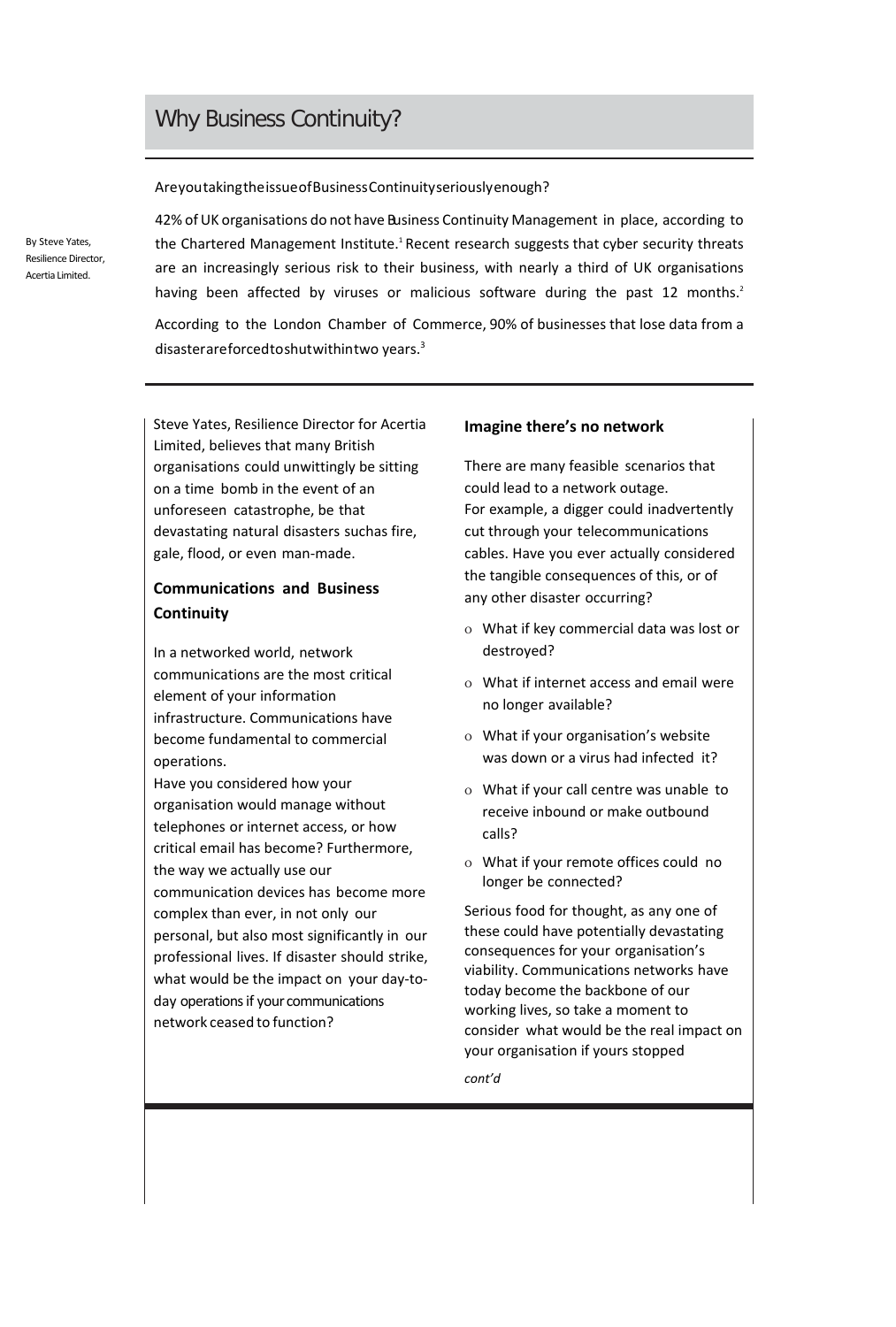According to the **Fnvironment** Agency, around 5.2 *million properties in England, or one in six properties, are at risk of flooding. ecent*  being the floods in 2014, which affected various parts of the company. According to the **Federation of Small Business, small** firms lost more than  $f830$  million  $^5$ Local businesses struggled with the *cleanu*800,000 homes were left without power for up to a week..

functioning. At the very minimum this would be aninconvenience. More seriously, supply chains would collapse and customer management operations would break down. You would be unable to take orders or even contact your customers – and more importantly, they would not be able to communicate with you. Public sector organisations in particular are charged with being openly accountable and are exposed to frequent media and public interest. Suddenly being unable to communicate or respond would be deemed unacceptable.

The far-reaching consequence of network downtime therefore would be detrimental to the credibility of any organisation,

underlining the importance of Business Continuity.

The chances of a disaster striking your organisation may appear slim but then again, is it really worth the risk of doing nothing to prepare for it? Organisations and individuals take out insurance to cover loss, but that can only provide delayed financial recompense in the event of an incident.

So, what contingency plans can your organisation put in place to ensure Business Continuity? How can you maintain communications with your end users to give the impression of 'business as usual'? Should this plan cover all sites, just your head office, or selected services/products?

#### **The communicationschallenge**

In order to make informed decisions, it is necessary for your organisation to define its overall service objectives, which will in turn identify key areas of risk with regard to voice, data and internet communications.

When considering Business Continuity, the 80/20 rule is a good way to start. For example, 20% of high risk and mission critical capability requires 80% of the available resources. Organisations must recognise which communications need 100% network availability and those where contingency plans or service level agreements will suffice.

#### **Identifying areas of risk**

To identify operational-critical communications it is necessary to carry out a risk audit. This audit will enable an organisation to define its BusinessContinuity strategy.

The information derived from a risk audit should make it possible to identify communications that are 'critical', through to those which constitute a 'high risk' ifthey are disrupted, and hence must berestored within a 'business acceptable period of time', thereby requiring a 'contingency plan'. These preparations will assist in the development of Business Continuity plans to deliver communications resilience for any service disruption.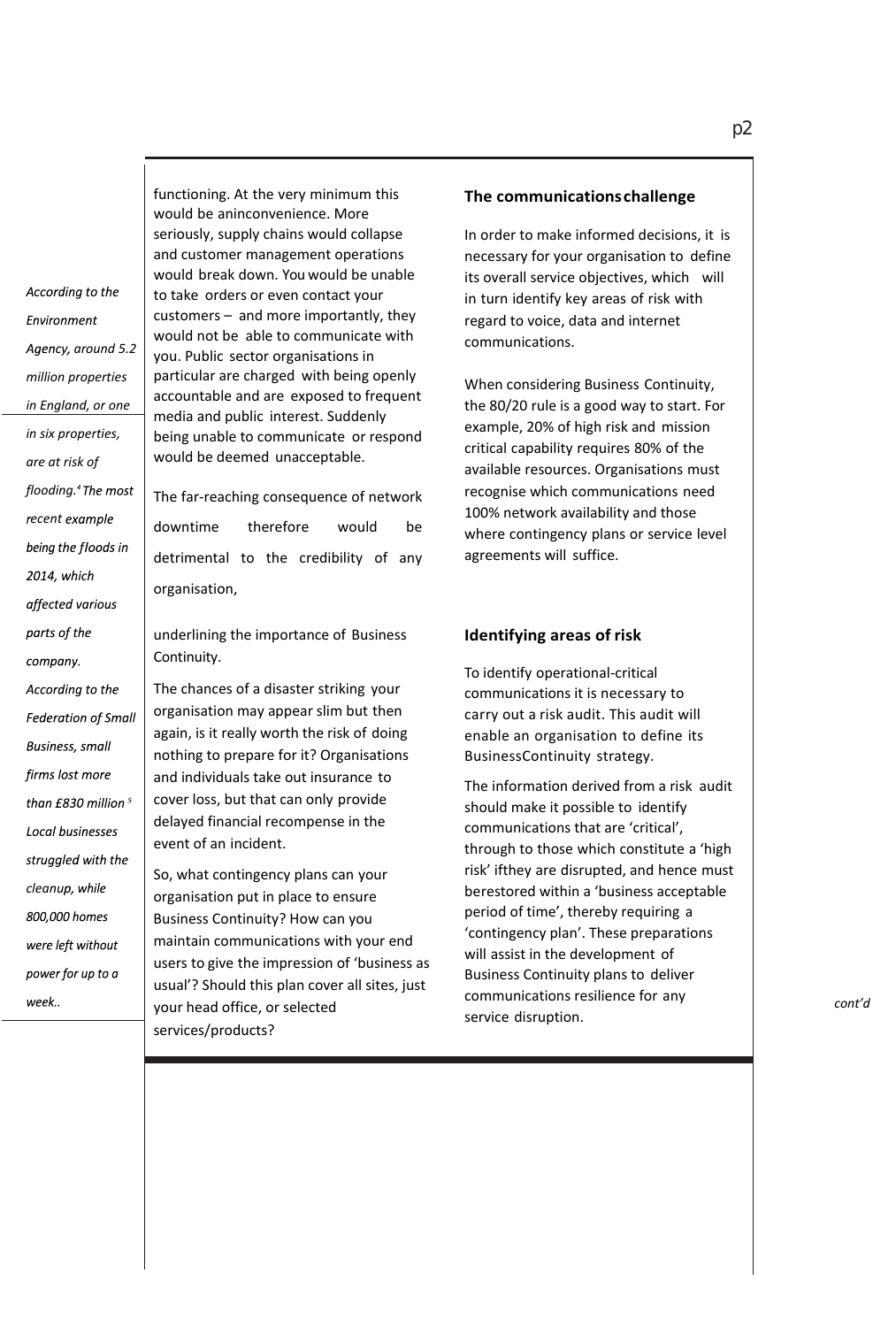#### **The meaning ofresilience**

Unless your organisation is prepared to separate and duplicate all network service and technology elements, both internallyand externally, across multiple sites, then inevitably there will be a

## **Building operational resilience: The seven Rs**

One approach for building operational resilience for communications involves following 'the seven Rs'methodology:

#### **1. Responsibility**

Identify who is responsible for delivering network resilience and establish a Resilience Programme Teamthat includes internal staff and vendorrepresentatives. Secure agreement onresilience life cycle elements, includingchange management.

#### **2. Review**

*eduction* service level."<sup>6</sup>

"Resilience is the ability of a network

internal failures and external events at

to withstand

best without affecting traffic or at worst with a manageable

Identify risks to communication networks.Using the Resilience Programme Team, audit the network by deploying schematics of network routing/cabling and system connectivity.Agree provision, maintenance andservice level agreements. Developchange management, contingency and emergency procedures.

**3. Risk**

Determine an acceptable level of risk by conducting a risk analysis of physical and logical network components, especially internal and external, high risk and mission critical systems.

**4. Redundancy**

Highlight which critical communication elements need full redundancy by

service outage at some time. Resilience is required to prevent your voice and data networksfrom becoming compromised.

conducting a business impact ('what if..?') analysis, reviewing both internal and external information regarding network design, the network service provider and the network and systemlevel resources needed for redundancy.

#### **5. Resiliency**

Determine what resilient means and its value to the organisation, determine thecost for a truly resilient solution and perform a business case analysis.

#### **6. Recoverability**

Identify how quickly mission critical infrastructure elements must be recovered. Do the same for non-critical communications assets and develop contingency plans for those assets whereno resiliency can be provided. Once recovery time frames have been identified, establish service level agreements with equipment andnetwork service providers.Then, establish command and control procedures to manage recovery.

#### **7. Restoration**

Establish the amount of time needed to restore full network operations. Activatecontingency plans to restore serviceswithin acceptable time frames asrequired and ensure that management is aware of - and have agreed on - theproposed restoration time frames.